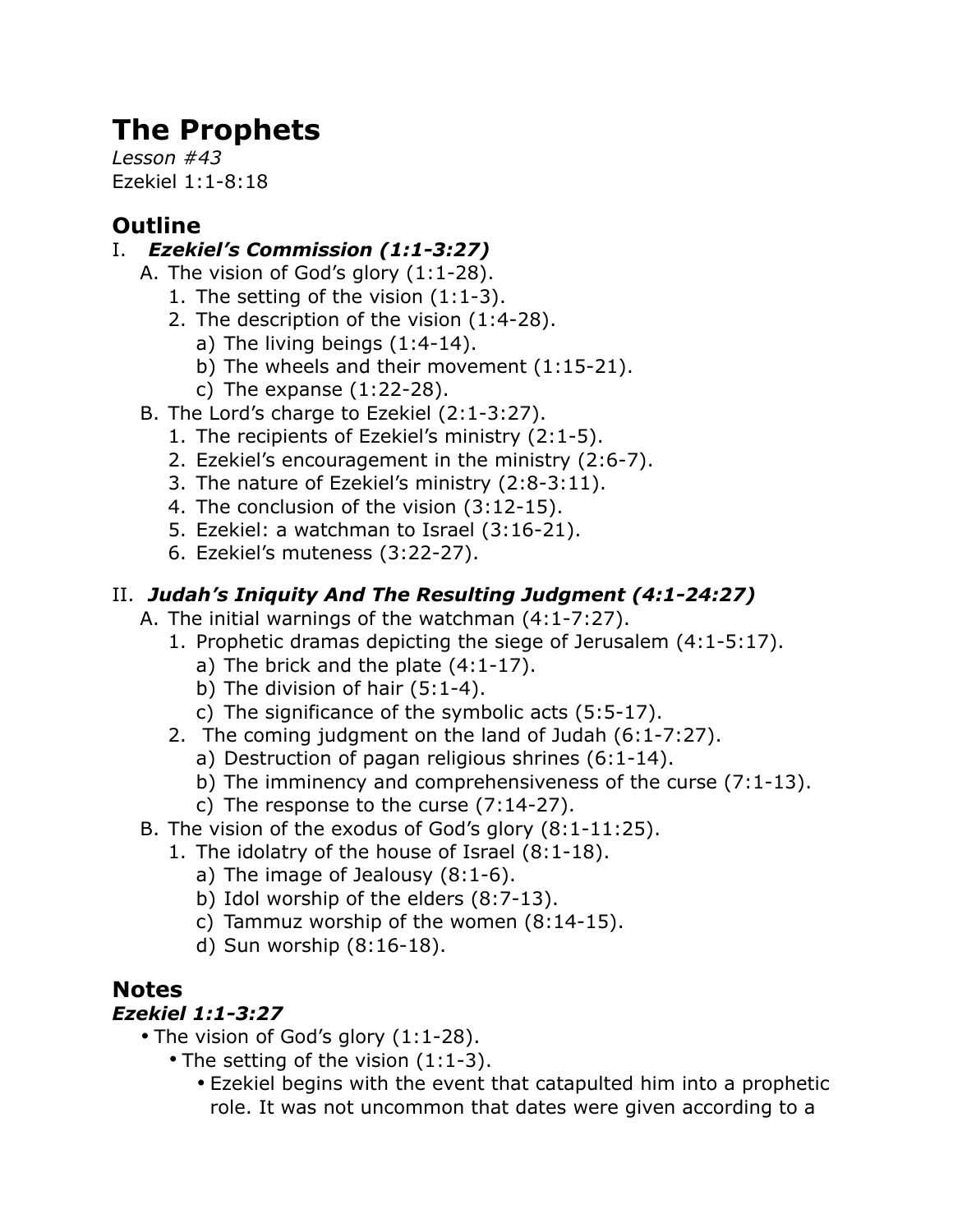man's age when personal reminiscences were being reported (cf. Genesis 8:13).

- Note that divine visions were equated with "the word of the Lord" and were just as authoritative as an oral message.
- "The hand of the Lord was there upon him" connotes the idea of God's strength on behalf of the person involved (3:14). God was preparing Ezekiel to receive a vision that would provide the necessary framework for understanding the rest of the prophecy.
- The description of the vision (1:4-28).
	- The living beings (1:4-14).
		- A common motif in ancient Near Eastern literature is of conquering gods coming on the clouds (cf. Psalm 18:9-14; Nahum 1:3-6).
		- The Lord confronted Ezekiel with this glorious vision to impress on him the majesty, holiness and wonder of the God who was about to execute judgment on the people of Israel.
		- Against the backdrop of the awesome holiness of God visualized here, Ezekiel saw the wickedness of Israel and thereby understood why God had to judge His sinful people. God continued to appear to Ezekiel in this same fashion to encourage him that he was His servant.
	- The wheels and their movement (1:15-21).
		- There was one high and awesome wheel beside each of the four living creatures (cf. 10:9) that had the general appearance of a sparkling precious stone with a rim full of eyes.
		- When these wheels were functioning, they gave the impression of a wheel being in the midst of another wheel. The wheels moved in conjunction with the living beings, going in any direction, lifting up off the earth and standing still. This emphasizes God's omnipresence (cf. Zechariah 4:10).
	- The expanse (1:22-28).
		- The separating expanse between the creatures and the enthroned figure functions similarly to the expanse created by God in Genesis 1:7-8 to separate waters above from waters below.
		- Ezekiel describes the elements from bottom to top, as if he were fearfully raising his head to glimpse what is before Him. He uses the word "like" or "likeness" 16 times to express degrees of separation between what he sees and hears from its reality.
		- The mention of the rainbow relays the nation of God's faithfulness, just as it had done to Noah (Genesis 9:13). However,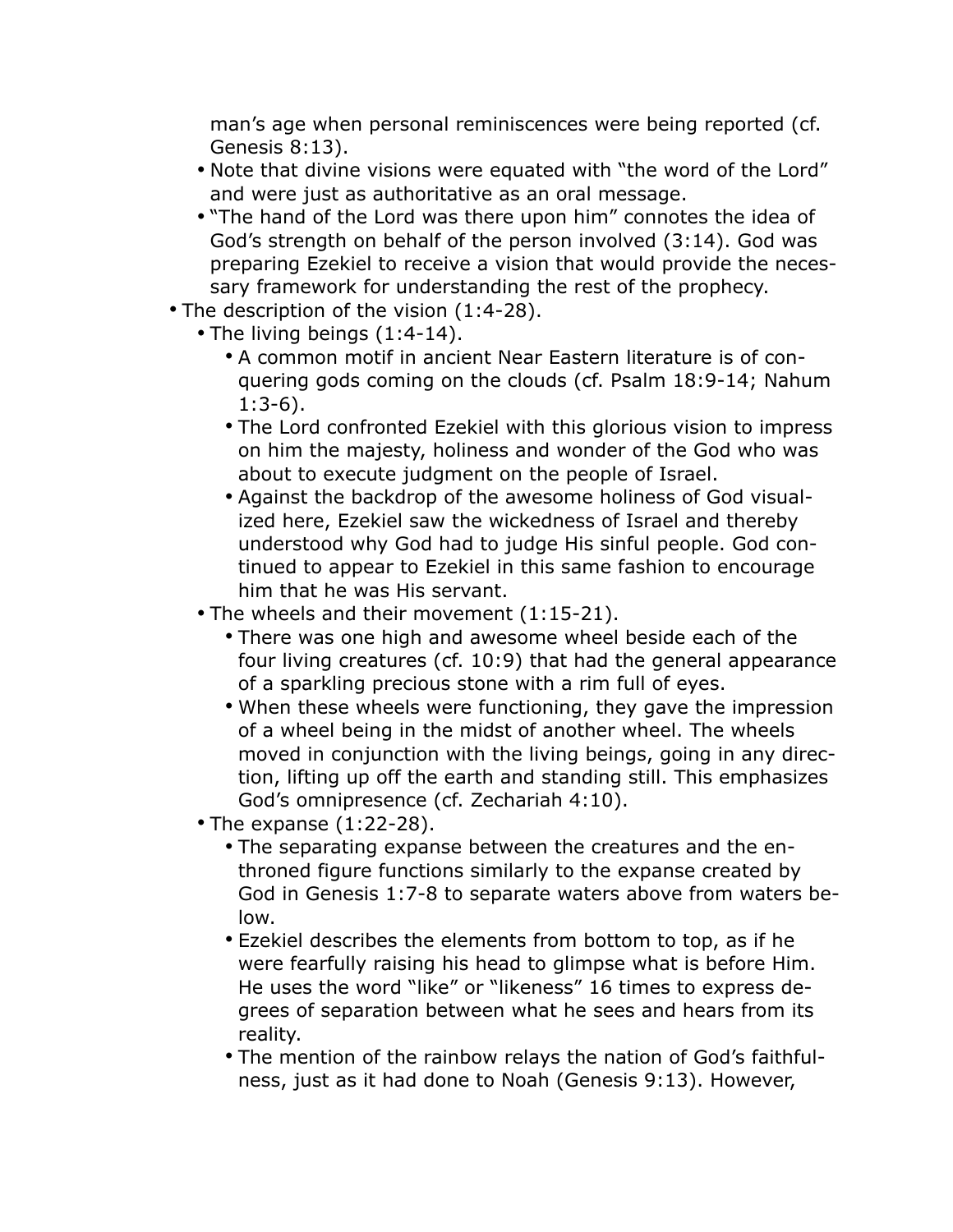God's fidelity to His promises applies equally to providing the blessings as well as enacting the curses.

- The Lord's charge to Ezekiel (2:1-3:27).
	- The recipients of Ezekiel's ministry (2:1-5).
		- The term "son of man" first occurs in 2:1. It is used 93 times in Ezekiel and it indicates the frailty and weakness of a human being humbled before the mighty and majestic God. It also underscores God's sovereign right to command and direct His subjects any way He chooses.
		- God's evaluation of Ezekiel's audience hardly inspires confidence that his words will meet with their approval.
	- Ezekiel's encouragement in the ministry (2:6-7).
		- Ezekiel's audience is described with metaphors indicating their ability to hurt him sharply and painfully (cf. 28:24).
		- God's charge to Ezekiel, "thou shalt speak my words unto them," highlights the prophet's constraints: he has no choice in determining either content or audience.
	- The nature of Ezekiel's ministry (2:8-3:11).
		- The prophetic call presents Ezekiel with his own opportunity to rebel like his companions or to obey in the face of certain persecution and hardship. The decision must be immediate.
		- The Lord's charge to Ezekiel emphasizes the absolute necessity of hearing, understanding and assimilating God's message prior to going forth as a spokesman for the Lord.
		- God would make Ezekiel's name ("God hardens") truly meaningful. He fully prepared Ezekiel for his task by making him more determined than the people of Israel -- as sharp and hard as flint.
		- The word of the Lord had to become part of Ezekiel (cf. Jeremiah 1:9) before he could "go" and "speak." His task, in part, was to remove any remaining hope the exiles had for a swift return to their homeland.
	- The conclusion of the vision (3:12-15).
		- Ezekiel's transportation was not a case of hypnotism, autosuggestion or the parapsychic phenomenon of bodily levitation. Rather, his transportation was in a vision, experienced under the compulsion of the Holy Spirit.
		- Ezekiel closes his account of his call to be a prophet with a clear indication that he was deeply angered at God's plans for him.
		- Ezekiel's condition and the period of seven days were instructive to the exiles: mourning for the dead normally took seven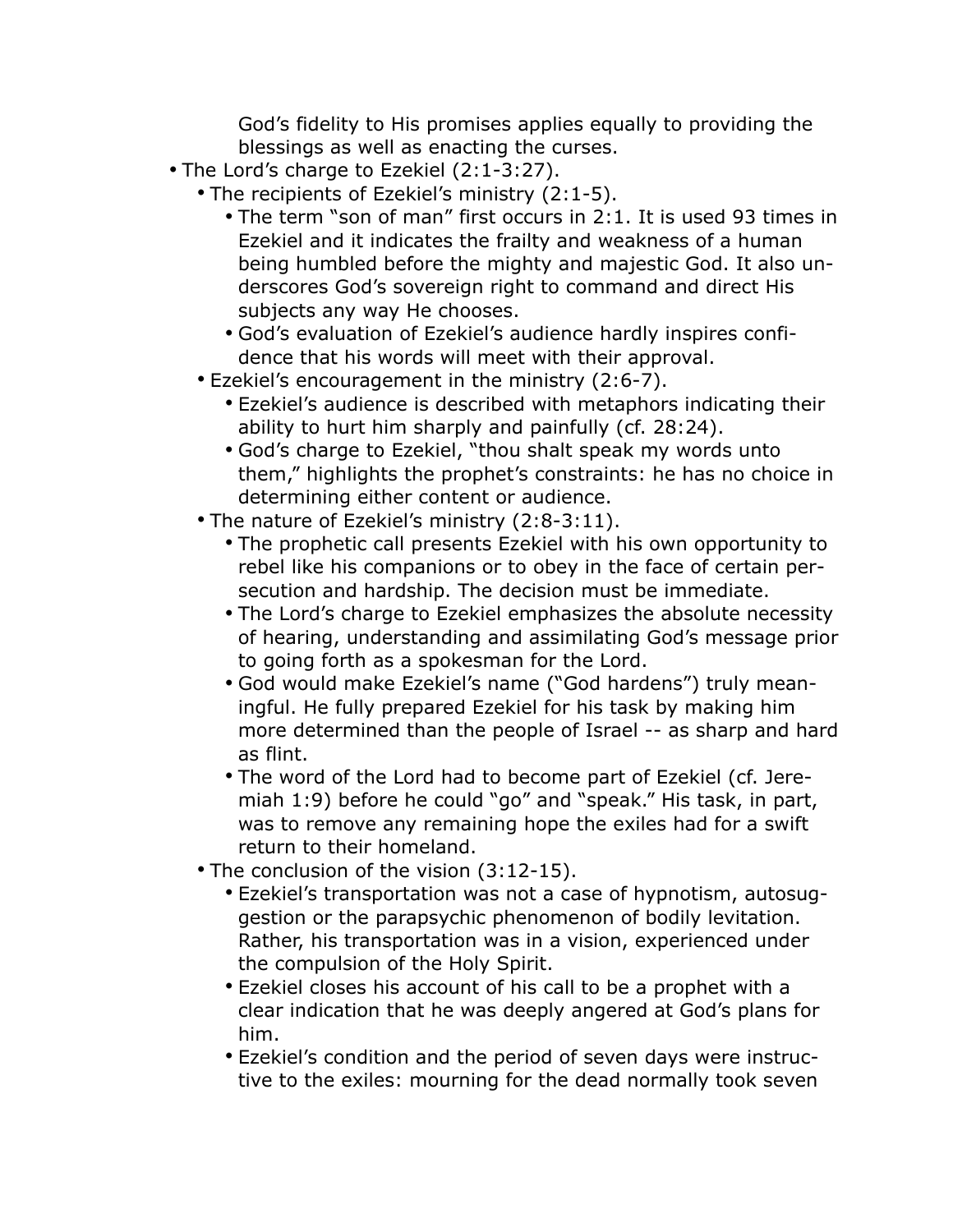days (Genesis 50:10; Numbers 19:11; Job 2:13), as did the length of time for a priest's consecration (Leviticus 8:33).

- Ezekiel: a watchman to Israel (3:16-21).
	- Ezekiel's role as a watchman was corrective and beneficial. A watchman in Old Testament times stood on the wall of the city as a sentry, watching for any threat to the city from without or within.
	- If he saw an invading army on the horizon or any dangers within the city like fire or riots, he would immediately sound the alarm to warn the people (2 Samuel 18:24-27; 2 Kings 9:17-20).
	- Ezekiel must be a watchman for all persons indiscriminately, he is not permitted to take his message only where it might have the greatest effect. God calls him to faithfulness, not fruitfulness.
- Ezekiel's muteness (3:22-27).
	- Ezekiel's commission concluded with a second glimpse of God's glory. For the first time since this vision commenced, Ezekiel is given maneuvering room to obey.
	- Ezekiel's muteness would last approximately seven and onehalf years, until the fall of Jerusalem (cf. dates in 1:1-3 with 33:21-22). Yet he would deliver several oral messages in the intervening period (cf. 11:25; 14:1; 20:1). So he would remain silent, except when God opened his mouth to deliver a message.

#### *Ezekiel 4:1-24:27*

- The initial warnings of the watchman (4:1-7:27).
	- Prophetic dramas depicting the siege of Jerusalem (4:1-5:17).
		- The brick and the plate  $(4:1-17)$ .
			- The exile's hope for a quick return to Judah rested in the belief that Jerusalem was the eternal city, protected by God, to which He would soon bring them back. This very first action shatters the basis for such a hope. Not only does God know about the catastrophe coming upon the city, He will not come to its rescue.
			- The 390 years is probably a rounded number and represents the period of time between the building of the first temple and its destruction in 586 B.C. It served as an unspoken indictment of Israel's long history of sin and idolatry, for which she is not being brought into judgment. An unmistakable connection exists between the number 40 and the number of years Israel wandered in the wilderness (Numbers 14:33-35).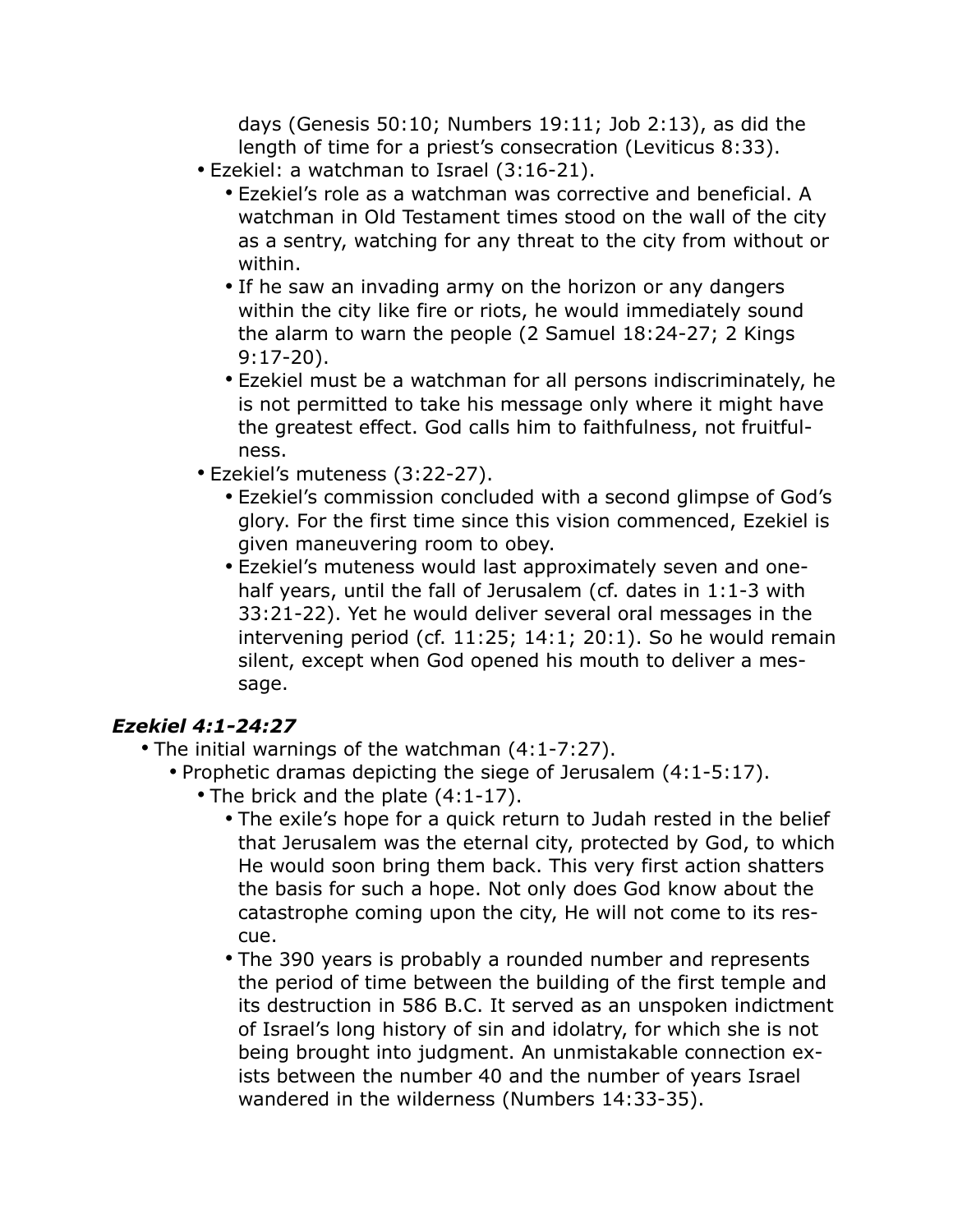- In addition to his meager rations, Ezekiel was to bake his bread over a fire made unclean from human dung (cf. Deuteronomy 23:12-14). This unclean manner of preparing food described the captivity that would follow the siege and fall of Jerusalem. The captives would eat the defiled foods of the foreign nations to which they would be banished.
- The division of hair (5:1-4).
	- Shaving of the hair was a customary mourning ritual among foreign nations (cf. Isaiah 15:2-3; Jeremiah 41:5; 48:37), but Israelite men, and especially priests, were forbidden to cut their hair in mourning for the dead (Leviticus 19:27; 21:56; Deuteronomy 14:1-2).
	- Ezekiel's drama portrays a carefully laid plan being brought to completion: no inhabitant of Jerusalem will escape this judgment, for God says that He will pursue them with a drawn sword (cf. Leviticus 26:17, 24-25).
- The significance of the symbolic acts (5:5-17).
	- God, rather than any foreign army, is the enemy behind the city's demise (cf. 4:3). Jerusalem will be the center of international attention -- punished because of her rebellion, not praised for her righteousness.
	- As a result of this judgment, God's justice would be satisfied and the people of Jerusalem would know that the Lord had executed his wrath. The punishment was certain.
- The coming judgment on the land of Judah (6:1-7:27).
	- Destruction of pagan religious shrines (6:1-14).
		- God interrupted Ezekiel's muteness to announce judgment on Judah's mountains, hills, ravines and valleys. Ezekiel set his face against these four geographical features of the land, for it was in them that the pagans normally established their religious shrines (cf. 2 Kings 23:10).
		- God always accompanies His pronouncements of judgment with the proclamation of a way to escape -- by turning to the Lord and following His ways (cf. Jeremiah 18:7-10).
		- Reverting to His theme of impending judgment, the Lord instructs Ezekiel to demonstrate joy because of the coming judgment. Clapping the hands and stomping the feet signify either joyful praise or derision over sin and judgment (21:14-17; 22:13; 25:6; cf. Lamentations 2:15; Nahum 3:19).
	- The imminency and comprehensiveness of the curse (7:1-13).
		- In communicating this prophecy to Ezekiel, God draws on language used earlier by Amos. Before Amos, the concept of the "day of the Lord" was apparently of comfort to the Israelites. In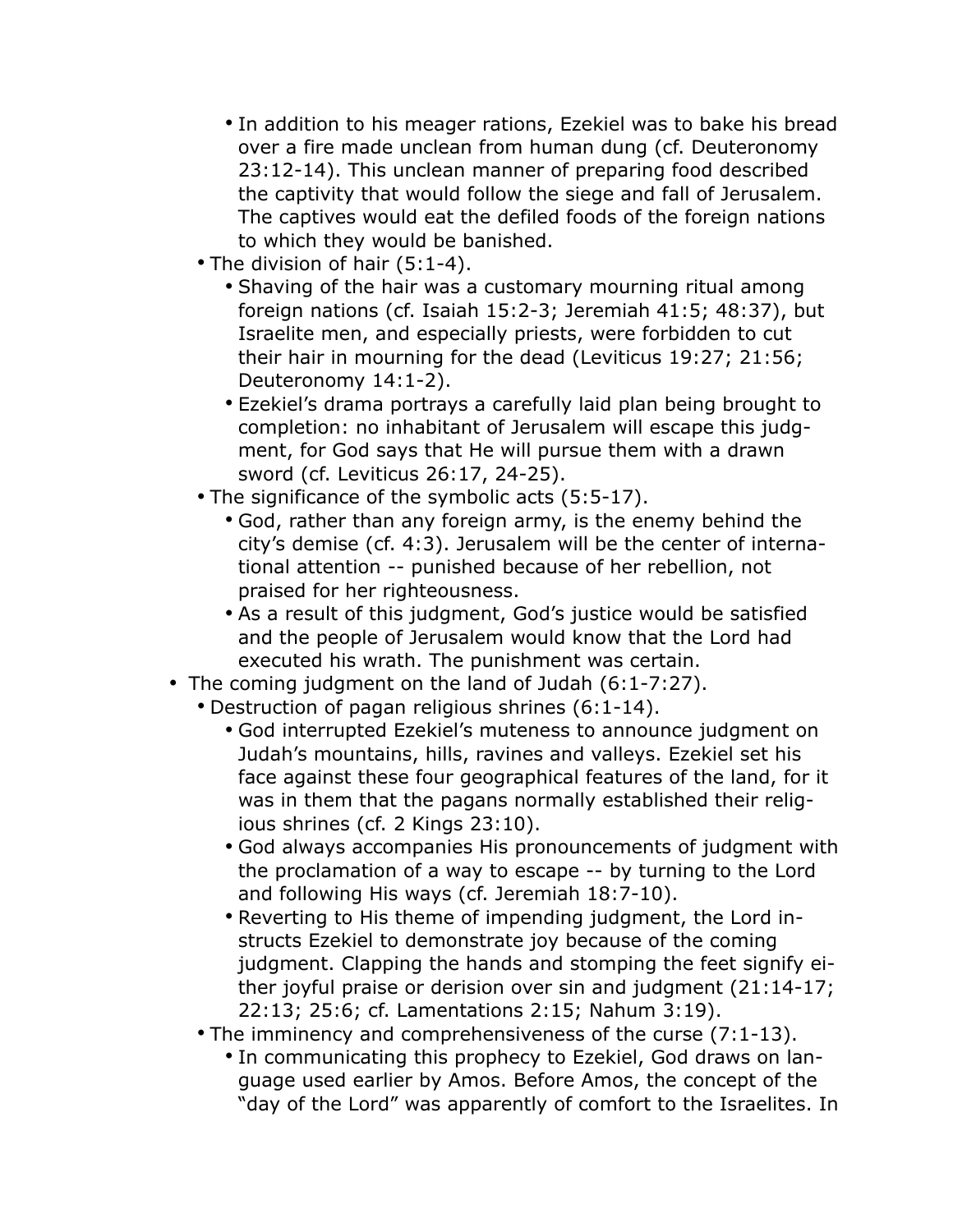that day, Israel's enemies would be routed and God would elevate her to a position of fame and prominence. Amos turns that traditional belief on its head (Amos 5:18-20).

- In the last half of this section, Ezekiel's tone becomes more shrill, pointed and frantic. The degree of calamity that befell Israel from the Assyrians will be minor compared to what is about to come upon Judah.
- God is bringing the destruction; in doing so, He turns both a blind eye and deaf ear toward them -- just as they had done to Him for so long. The suddenness of judgment is illustrated by the inability one had to regain what one had sold because of the quickness of the coming discipline.
- The response to the curse (7:14-27).
	- The last half of this chapter vividly describes the reactions of the Judeans to this swift and violent judgment.
	- Moral dissipation, famine, and disease had so decimated the nation that they would be unable to muster an army when the trumpet sounded for battle. Therefore the Babylonians would easily approach Jerusalem for the siege (cf. Leviticus 26:7).
	- Judah had profaned her sanctuary. The "ornament" refers to Jerusalem and her temple; "my secret place" likewise refers to the temple when connected with the full discussion of Jerusalem's fall.
	- "Chains" were prepared to bind the captives for deportation to Babylonia. This was their recompense for the violent crimes they had committed. As the Judeans were leaving, the worst foreigners among the nations would enter and possess the land, profaning their holy places. The land would come under Babylonian dominion.
- The vision of the exodus of God's glory (8:1-11:25).
	- The idolatry of the house of Israel (8:1-18).
		- The image of Jealousy (8:1-6).
			- From the chronological notices of 1:1-3 and 8:1, it appears that Ezekiel received his vision about fourteen months into his symbolic siege of Jerusalem. He was still lying daily on his right side, bearing the iniquity of Judah (cf. 4:6).
			- In this vision Ezekiel saw the contrast between God's glory in the sanctuary and the extreme moral and spiritual corruption of the nation's leadership. The latter was the main cause for God's judgment on Jerusalem.
			- The presence of the "image of jealousy" undermined the command to revere God as the one and only God of Israel (cf. Exodus 20:5; Deuteronomy 6:4-6).